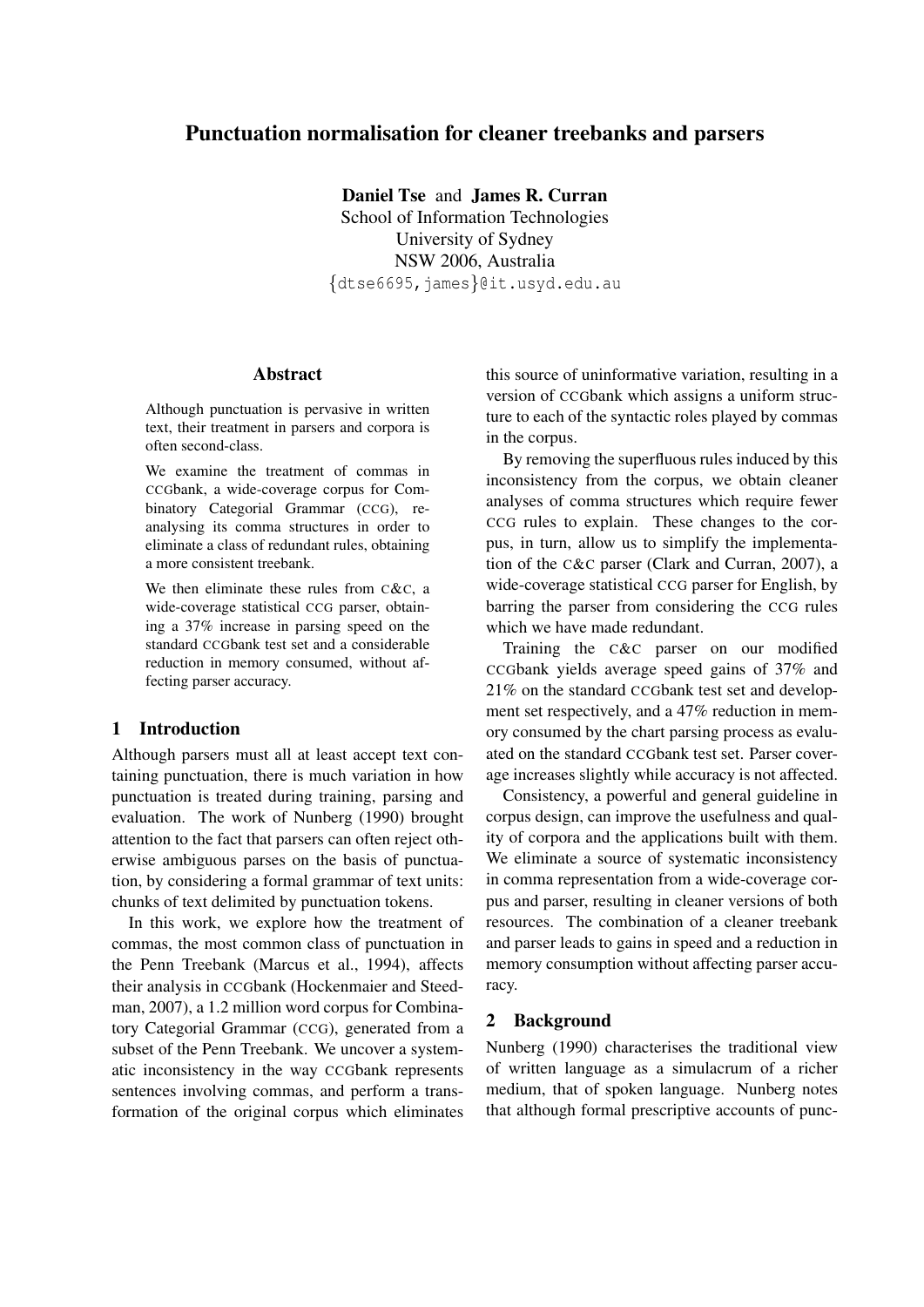tuation have long been the domain of grammarians (and the bane of their students), this perception of writing as an inferior or merely transcriptional medium has lead to the relative paucity of analytic accounts of punctuation in linguistics.

Nunberg (1990) describes the macro-structure of English text as two superposed systems: the *text grammar* defines the well-formedness of a sentence interpreted as a sequence of not necessarily constituent-forming units, while the *lexical grammar* encodes the usual relationships between individual lexical items.

Nunberg's validation of punctuation as a linguistic system meriting study in its own right spurred work affording punctuation a more integral role in generation and parsing (Briscoe, 1994; Osborne, 1995), as well as work in corpus linguistics as to the distribution and semantics of commas, and other classes of punctuation tokens (Bayraktar et al., 1998; Jones, 1997).

However, despite this renewal of interest, punctuation is still often relegated to a marginal role in parsing and the evaluation of parsers, because its representation is often inconsistent between treebanks, and even within a treebank. evalb, a widely used script for calculating the crossing-brackets parser evaluation metric PARSEVAL, strips all punctuation from the candidate and gold standard text (Sekine and Collins, 2006), so that the attachment level of any punctuation does not influence the bracketing metric.

Briscoe (1994) discusses a parsing system which uses Nunberg's concept of a text grammar to inform its chunking decisions (in this context, the segmentation of input text into sentences, robustly handling non-terminal uses of periods, for example). In Briscoe's work, an implementation of text grammar can eliminate incorrect parses based on punctuation. In Example 1, a variation on the well-known *PP* attachment problem, a parser which simply ignores punctuation in the input will encounter ambiguity which a punctuation-aware parser will not.

- (1) I saw the girl on the hill with the telescope, from the store.
- (2) I saw the girl on the hill with the telescope from the store.

The work of Djordjevic et al. (2007) for the C&C

parser constrains phrases delimited by hyphens, colons and semicolons to be complete constituents, allowing the parser to avoid great amounts of attachment ambiguity when parsing long sentences. However, while Djordjevic et al. modify the parser to derive information from punctuation in the corpus, this work changes the representation of commas in the corpus to convey information on each comma's role to the parser. The corpus we obtain assigns a uniform structure to each of the comma's syntactic roles.

# 3 CCG and CCGbank

In Combinatory Categorial Grammar (Steedman, 2000), each lexical item receives a *category* such as  $N/N$  or  $(S\N/P)/NP$ , which determines how it may combine with other groups of lexical items. New categories may be formed of adjacent categories by applying *combinatory rules*. In Figure 1, each line denotes the application of a particular combinatory rule, which combines at most two categories into another category. Combinatory rules enable succinct, natural CCG analyses for difficult constructions such as argument cluster coordination and parasitic gaps (Steedman, 2000).

| I | quickly                              | grilled          | the | steak            |  |  |
|---|--------------------------------------|------------------|-----|------------------|--|--|
|   | $NP (S\N P)/(S\N P) (S\N P)/NP NP P$ |                  |     | $\boldsymbol{N}$ |  |  |
|   |                                      |                  | NP  |                  |  |  |
|   |                                      | $S\backslash NP$ |     |                  |  |  |
|   |                                      | $S\backslash NP$ |     |                  |  |  |
|   |                                      | S                |     |                  |  |  |
|   |                                      | S                |     |                  |  |  |

Figure 1: CCG analysis

CCGbank is a wide-coverage CCG corpus, generated from the Wall Street Journal section of Penn Treebank through an automatic conversion procedure described by Hockenmaier and Steedman (2007). CCGbank enabled the development of widecoverage statistical CCG parsers such as the C&C parser Clark and Curran (2007), on which we will evaluate this work. Parsing in the C&C parser proceeds in two broad stages: a maximum entropy *supertagger* assigns categories to lexical items, which the *parser* then attempts to combine using the CCG rules. The corpus, as a collection of CCG derivations,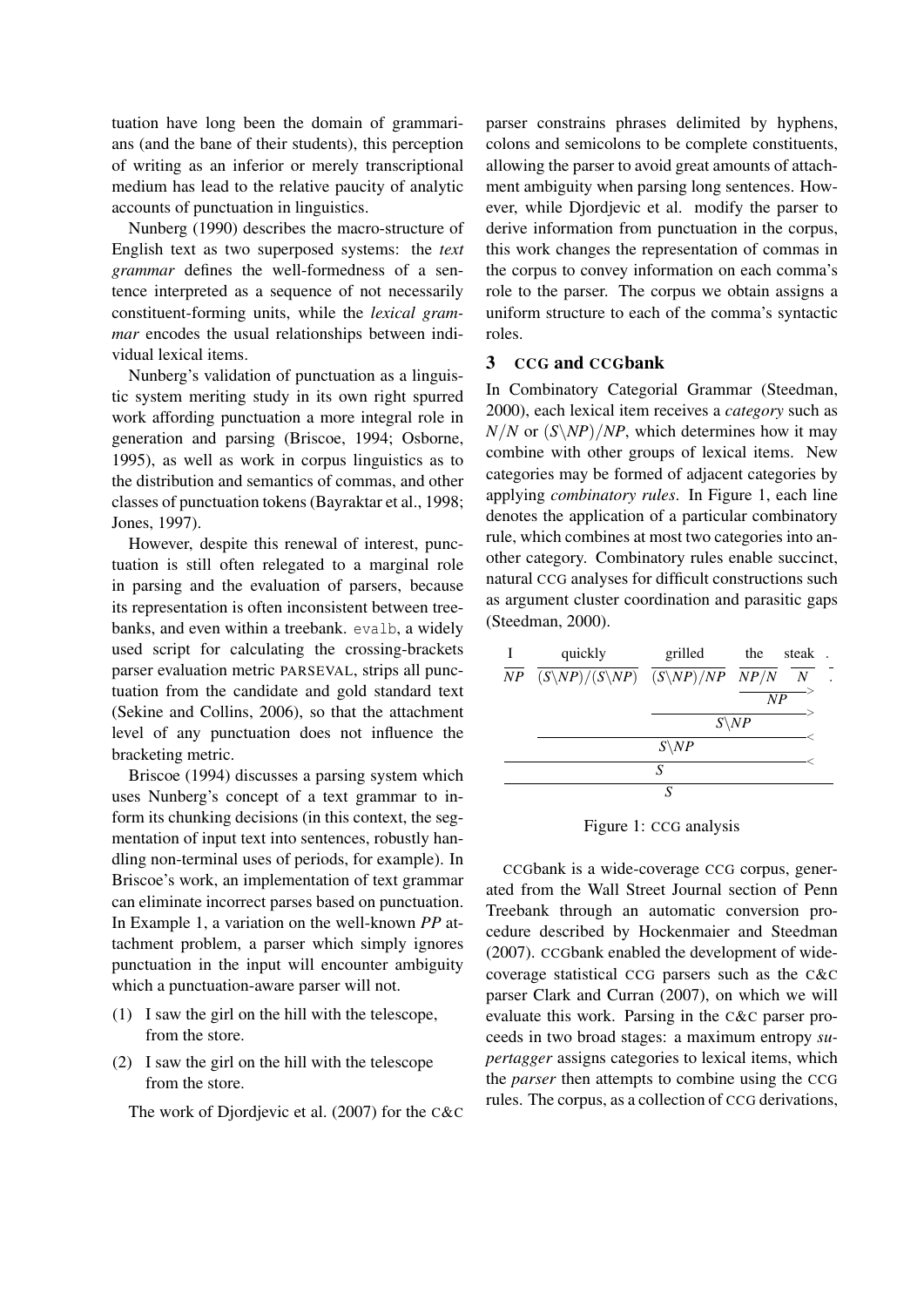implicitly encodes the set of CCG rules used in its derivations. These rules must be explicitly encoded in a parser trained on CCGbank, since the training process requires it to reproduce the derivations represented in the corpus. The goal of this work is to drastically reduce the number of rules implicitly encoded by CCGbank, and in turn reduce the number of rules explicitly encoded in the C&C parser.

The distribution of punctuation symbols in CCGbank is given in Figure 2. Commas account for over half of all punctuation tokens, and periods well-represented but not as common as commas. (Bayraktar et al., 1998) observes the same dramatic drop between the frequency of commas and periods, and the remaining punctuation marks.

| Symbol        | Frequency |             |
|---------------|-----------|-------------|
| comma         | 59991     | (53.77%)    |
| period        | 47875     | $(42.91\%)$ |
| colon         | 1649      | $(1.48\%)$  |
| semi-colon    | 1460      | $(1.31\%)$  |
| question mark | 511       | $(0.46\%)$  |
| excl. mark    | 71        | $(0.06\%)$  |
| apostrophe    | 3         | $(0.002\%)$ |
| Total punct   | 111560    |             |

Figure 2: Punctuation distribution in CCGbank

Although periods approach commas in frequency, their representation in CCGbank is largely consistent, since all of their roles are constituent-final: sentence terminator, list index delimiter, abbreviation marker. By comparison, commas in CCGbank occur both constituent-initially as well as finally.

The goal of this work is to standardise the representation of commas in CCGbank, either by converting all *left commas* (comma leaves which are the left child of their parent) to *right commas*, or vice versa, and in doing so, allow us to remove unnecessary rules from the parser. In the next section, we discuss and justify which of the CCGbank rules are unnecessary, and which CCGbank rules our normalisation procedure should not modify.

#### 4 Normalising CCGbank

Our goal of eliminating uninformative variation from the corpus requires us to distinguish cases where comma direction conveys some useful information from those where it has no discriminative

function. We partition the CCGbank rules involving a comma argument so that our processing only affects those cases we are free to manipulate.

The intuition for our transformations on CCGbank are as follows: commas are by a large margin, the most common form of punctuation encountered in Penn Treebank (Bayraktar et al., 1998).

The inconsistency in the representation of commas is an artifact of the procedure by which Penn Treebank derivations are transformed into CCGbank derivations. Given a Penn Treebank derivation *P*, the procedure uses head-finding heuristics to identify the head of each constituent. Binarisation is a consequence of the fact that CCG's combinatory rules are all unary or binary, requiring us to transform the *k*way branching structures of Penn Treebank-style annotation. The procedure uses the heads identified by the first step to determine whether to generate leftor right-branching structures: constituents left of the head are left-branching, and those right of the head branch rightwards, as depicted in Figure 3. This ensures that adjuncts seek the head, and not vice versa.



Figure 3: CCGbank binarisation

Accordingly, whether or not a comma node is a left, or a right comma, depends on whether it was left or right of the node identified by the headfinding heuristic as the head, as shown in Figure 4.



Figure 4: Left and right commas

This means that for many categories, the corpus contains a pair of *absorption rules*, so called because they leave the input category *X* unchanged: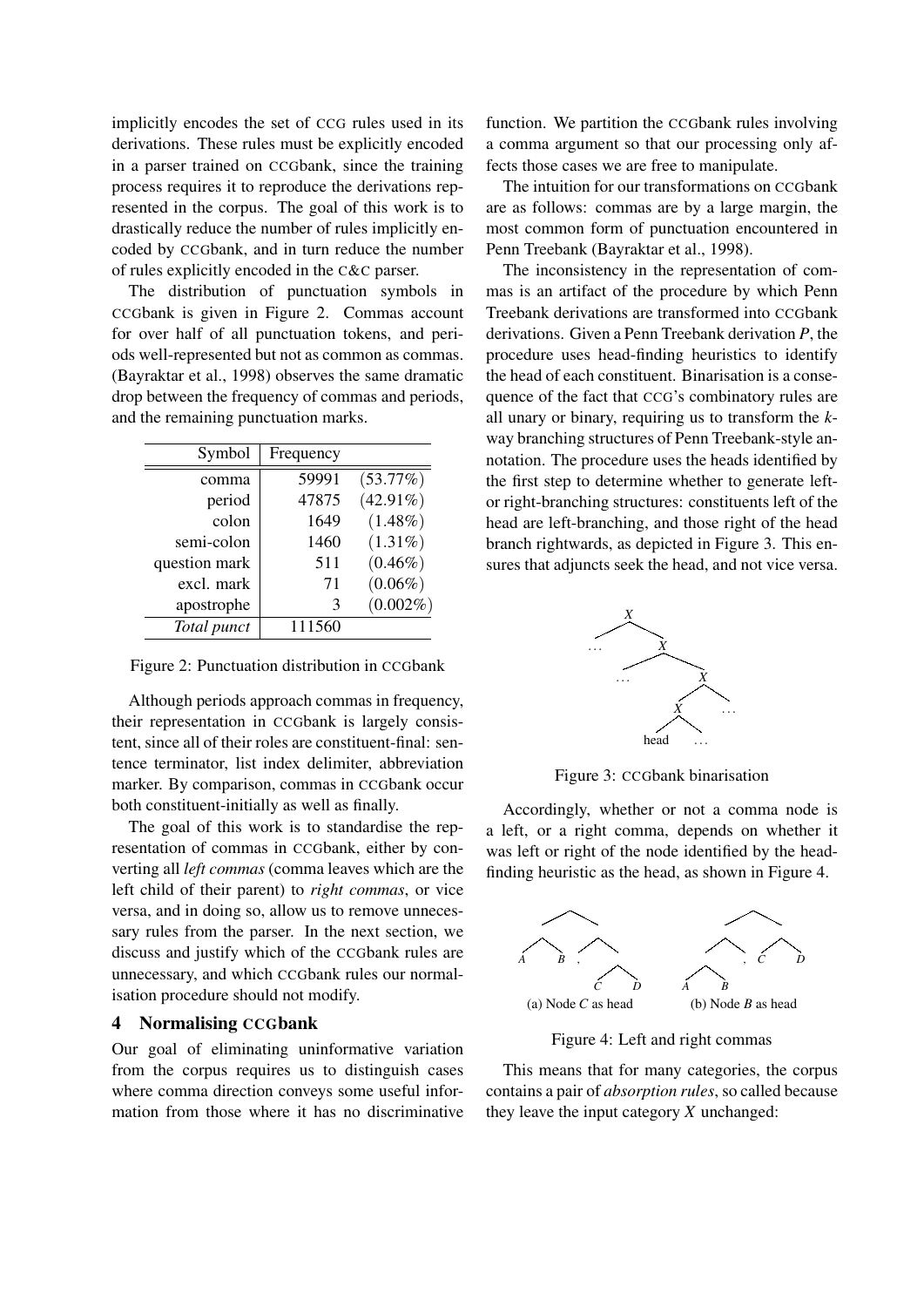$$
\begin{array}{ccccc}\nX & , & \to & X \\
X & \to & X\n\end{array}
$$

which, by virtue of being extra-combinatory rules, must each be encoded in the parser. This proliferation of extra rules is merely an artifact of the binarisation process; in these cases, we judge that there is no evidence for the comma belonging to one side or the other, and that we are free to process the corpus so that it embodies only one of the above two rules.

## 4.1 Type-change rules

Type-change rules in CCGbank analyse syntax such as apposition without creating additional categorial ambiguity. The tradeoff is that such rules are completely unlicensed by the underlying theory, hence the designation *extra-combinatory*. Hockenmaier and Steedman (2007) argue for the use of extracombinatory rules, to mitigate against the sparsity of data which would be entailed by giving every apposition *NP* a different category to an *NP* not participating in apposition. For example, the CCGbank analysis of sentence-final *NP* apposition:

(3) The index fell to 997, the first decline since July.

involves the following comma type-change rule:

$$
, \quad NP \quad \rightarrow \quad (S\backslash NP)\backslash (S\backslash NP) \quad (\mathbf{T}, )
$$

The rule specifies that an *NP* following a comma can be treated as a verb phrase modifier (in general, the category of a modifier is  $X/X$  or  $X\ X$  for some category *X*), allowing the analysis shown in Figure 5.

In CCGbank, the comma introducing an apposition is necessary to the resulting analysis, in that the rule does not trigger unless the comma is present. As such, comma type-change rules are fundamentally different from the comma absorption rules seen above, which neither introduce dependencies, nor affect interpretation. Furthermore, we can see that the above rule cannot involve anything but a left comma, for the simple reason that it is the analysis for a sentence-*final NP* apposition. Therefore, if we were to blindly normalise the above rule to:

$$
^{\ast}NP \quad , \quad \rightarrow \quad (S\backslash NP)\backslash (S\backslash NP) \quad (\mathbf{T}, )
$$

we would no longer attain the same analysis of sentence-final *NP* apposition. In general, Bayraktar et al. (1998) consider the commas which introduce apposition to be a form of paired punctuation, like quotes or parentheses. Unlike close quotes, or close parentheses, however, the 'closing comma' is suppressed when it immediately precedes the sentence-final period. This suggests that it should be the 'opening comma' that triggers the use of type-change rules enabling apposition, since the 'closing comma' is not realised sentence-finally, as shown in Example 5.

- (4) Pierre Vinken, chairman of Elsevier, will become non-executive director.
- (5) The non-executive director is Pierre Vinken, chairman of Elsevier.

Hence, our comma normalisation does not process commas involved in comma type-change rules.

#### 4.2 Conjunction commas

CCG is known for its straightforward analysis of coordination: two categories may be coordinated with a conjunction precisely when the conjuncts have the same category (Steedman, 2000). The CCGbank treatment of coordination differs from the rule of syncategorematic coordination originally given by Steedman (2000), because of the undesirability of introducing such a ternary rule as an exception to a system of otherwise unary and binary combinatory rules. To analyse coordination of nouns in series:

(6) Pound cake consists of butter, eggs and flour.

CCGbank instead provides the following pair of extra-combinatory rules:

$$
N \rightarrow N[conj] \qquad (\Phi_1)
$$
  

$$
N \quad N[conj] \rightarrow N \qquad (\Phi_2)
$$

which yield an analysis isomorphic to Steedman's ternary coordination rule, without the need to directly implement such a ternary rule.

A category of the form *X*[*conj*] represents a conjunct which has picked up a conjunction word, but not the other conjunct<sup>1</sup>.

<sup>1</sup> In the analysis of Figure 6, a comma inserted before '*and*' (the so-called *Oxford comma*) would receive the comma category *,* and be subject to comma absorption, with the lexical conjunction '*and*' serving as the actual conjunction word.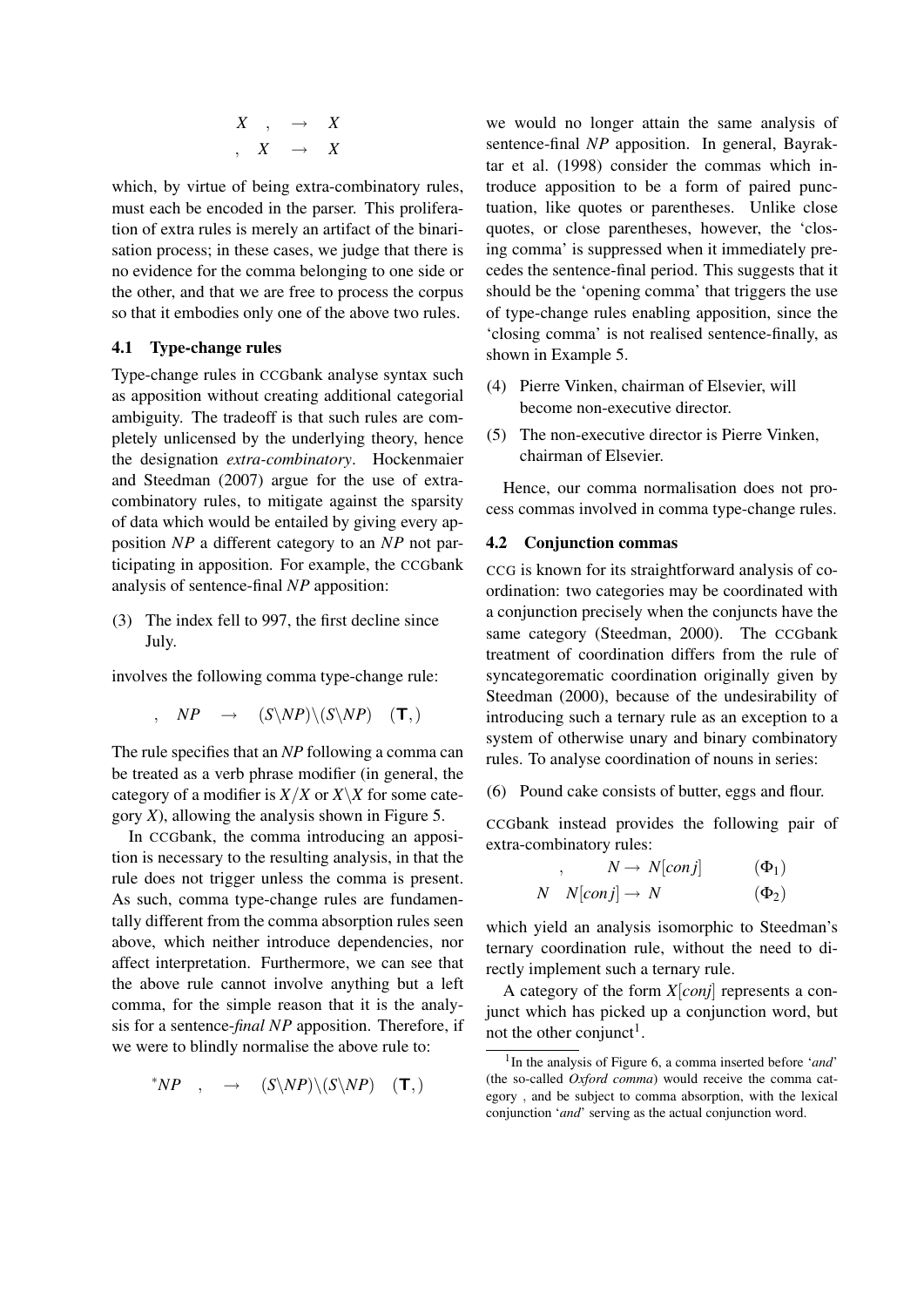

Figure 5: The type change rule *,*  $NP \rightarrow (S \setminus NP) \setminus (S \setminus NP)$  is applied in the fifth row



Figure 6: CCGbank analysis of coordination

For example, the partial coordination *and flour* in Figure 6 receives the category *NP*[*conj*].

Suppose we are to convert the left comma rule  $\Phi_1$ to a right comma rule as a candidate for normalisation.

$$
N \quad , \quad \rightarrow N[conj] \qquad \qquad (\Phi_1')
$$

Such a rule has the effect of consuming conjuncts left-to-right, instead of right-to-left in the canonical set of rules. To support such an order, we would also need to change rule  $\Phi_2$  accordingly:

$$
N[conj] \quad N \ \rightarrow \ N \qquad \qquad (\Phi_2')
$$

That is, while the canonical set of rules yields a right-branching analysis of coordination, replacing the left comma rule with a right comma rule yields a left-branching analysis instead. Functionally, there is no difference between a left- and right-branching analysis. However, if we were to convert the left comma coordination rule  $\Phi_1$  to a right comma rule, we would have to re-analyse all right-branching coordination structures in the corpus as left-branching structures, with no change in semantics. Furthermore, we would save the parser no effort, since the original rule  $\Phi_1$  does not have a right comma rule analogue which we could eliminate. Therefore, we exclude coordination comma rules as candidates for comma normalisation.

#### 4.3 Left, or right commas?

We now have a choice between normalising all absorption commas to left commas or to right commas. We have seen that the two non-absorption classes of comma rules both involve left commas, while absorption comma rules occur both as left and right comma rules. We make the arbitrary choice to normalise all absorption comma rules to right comma rules, so that it is easier for corpus applications to distinguish the most common case of punctuation absorption from other "special" rules such as typechanging and coordination.

Although an additional reason for normalising to right commas rather than left commas is not evident from our analysis of the *unmodified* CCGbank, an argument arises when we consider the version of CCGbank described by Tse and Curran (2007), which restores quote symbols to CCGbank. The requoting procedure operates by recovering the positions of open and close quotes from CCGbank's source corpus, Penn Treebank. If the text lying between the start and end of the quoted span exactly spans a subtree, then we can enclose that entire subtree in a quoting structure. Otherwise, we attach the open and close quotes separately. However, a common convention in English prose style is to include the comma which offsets a span of quoted direct speech as part of the span of quoted text.

(7) "I love hot dogs," said Tom with relish.

In the unmodified corpus, such a comma is attached to the right subtree, as in Figure 7a. However, this prevents us from enclosing the span of quoted text (including the comma), since the comma is stranded in the right-hand subtree. Accordingly, we must transform such a left comma to a right comma in or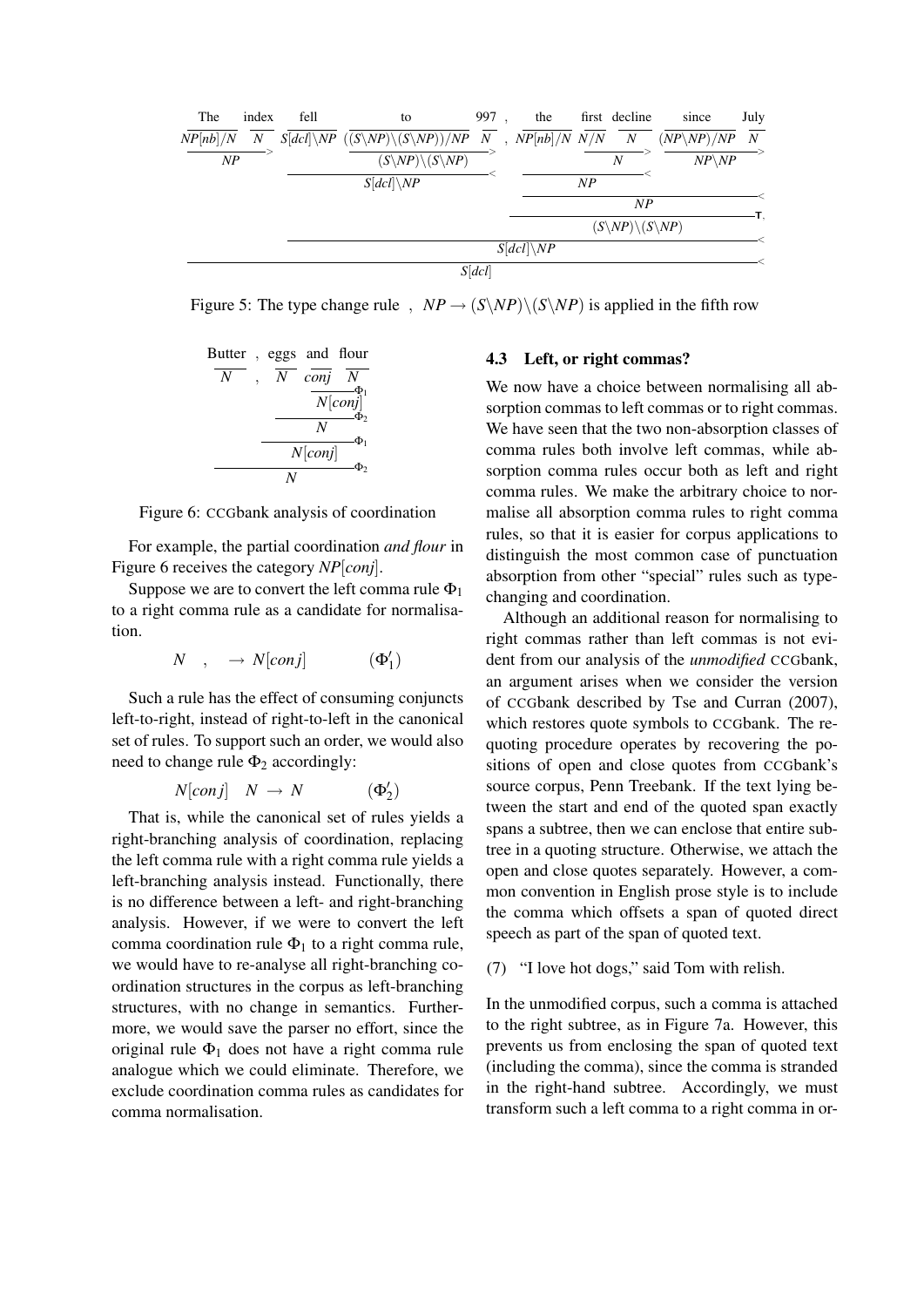der to obtain an analysis in which the open and close quotes correctly enclose the span of quoted text, as in Figure 7b.



#### Figure 7: Quote insertion and comma direction

The fact that the correct analysis of such quoting structures *requires* right comma absorption suggests that for consistency, we should normalise to right, rather than left commas.

To summarise, our criteria for normalisation are to process only absorption commas, leaving typechange comma rule instances and analyses of coordination unmodified. The normalisation of all absorption commas to right commas, which enables us to remove all left comma absorption rules from the parser, allows us to make accuracy gains and speed reductions in the parser.

We also hypothesise that no useful information is lost as long as we restrict comma normalisation to the absorption cases we have identified above, since commas involved in absorption rules do not project dependencies, and hence cannot adversely affect the standard dependency-based CCGbank evaluation we describe in Section 7.

### 5 Transformations

Having shown that we are free to manipulate instances of absorption comma rules, the transformations themselves are simple. The procedure for comma normalisation is given in Algorithm 1.

We choose to re-attach the comma node as high as possible in the derivation tree, as shown in Figure 8b, in the absence of a more sophisticated

| Algorithm 1 NORMALISE-COMMAS $(C)$ :                                  |
|-----------------------------------------------------------------------|
| for each leaf $l$ in $C$ do                                           |
| <b>if</b> $(l, l, sibling \rightarrow l, parent)$ is comma absorption |
| then                                                                  |
| $cur \leftarrow l$ . parent                                           |
| Delete $l$ and its sibling                                            |

*{*Re-attach the comma as high as possible*}* while *cur* is the left child of its parent **do** 

*cur ← cur.*parent

# end while

Insert comma structure at sibling of *cur* end if

end for



Figure 8: Comma movement

method of determining the depth in the left subtree at which the comma should be restored. With reference to Figure 8, the algorithm has converted every instance of a left absorption rule  $\left(, Y \rightarrow Y \right)$  to an instance of some right absorption rule (*X , −→ X*). Performing this transformation on every absorption comma in the corpus achieves the desired normalisation.

Figure 9 shows the distribution of occurrences of each kind of comma rule before, and after comma normalisation. The frequencies for two CCG rules for coordination which differ in whether a comma, or a lexical conjunction is used as the coordinating word are aggregated in the second row.

Our procedure successfully re-analyses every left absorption comma in CCGbank as an instance of a right absorption rule. The two instances of left commas which remain in the comma normalised corpus result from mis-tokenisations in Penn Treebank: a numeral and a determiner mis-tagged as a comma.

As a final step, we remove support for the noweliminated left comma rules from the C&C parser,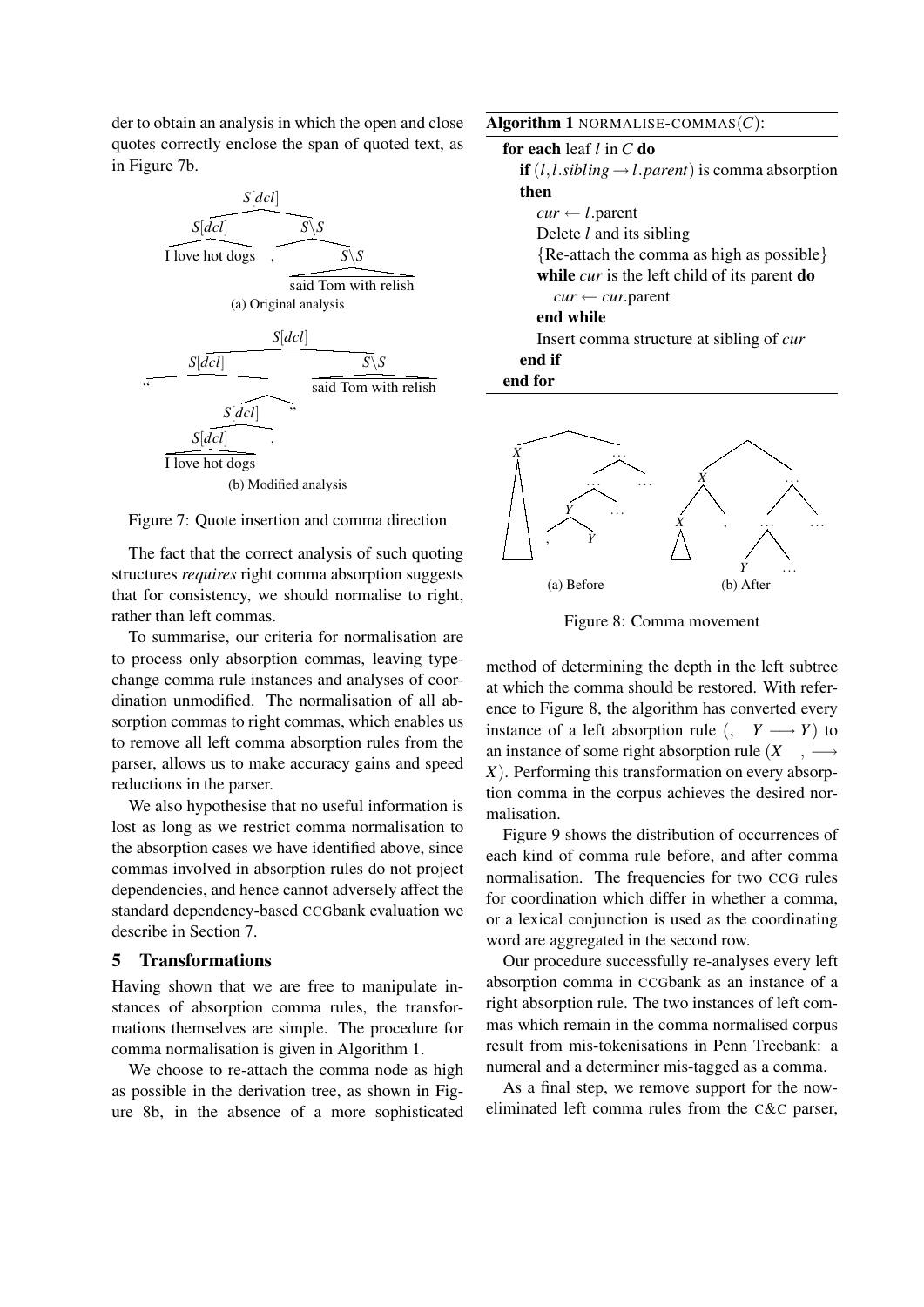| CCG rule                                                     | <b>Before</b> | After |
|--------------------------------------------------------------|---------------|-------|
| $\rightarrow X$<br>X                                         | 25690         |       |
| X<br>$\rightarrow X$                                         | 21990         | 47678 |
| $\{,  conj\} \quad X \quad \rightarrow X[conj]$              | 11466         | 11466 |
| Other typechange                                             | 607           | 607   |
| $NP \rightarrow (S\backslash NP)\backslash (S\backslash NP)$ | 242           | 242   |
| <b>Total</b>                                                 | 59995         |       |

Figure 9: Number of comma rule instances before and after normalisation

preventing the parser from hypothesising the attachment of commas to the left in the absorption case, reserving left-attachment analyses for the special cases of coordination and type-change structures.

### 6 Evaluation

We wish to determine the impact of our changes in two respects: their effect on the accuracy of the resulting parser model and on parser ambiguity, relative to the unmodified parser and corpus.

To measure the impact of the modifications on parser accuracy, we performed the dependencybased evaluation of Clark and Curran (2004) on the standard development and test sets, sections 00 and 23 of CCGbank. We evaluate the performance of a parser and model by computing the *F*-score over the obtained set of predicate-argument dependencies, relative to a gold standard. In the *labelled* CCG evaluation, a dependency consists of a tuple  $\langle H, C, i, D, l \rangle$ , where *H* is the head lexical item, *C* is its category with its arguments annotated with indices, *i* is the index of the argument satisfied by this dependency, and *D* is the lexical item satisfying this dependency. *l* is a flag distinguishing local from long-range dependencies. The *unlabelled* evaluation is performed against reduced tuples *⟨H,D⟩*. Additional evaluation metrics are *sentence level accuracy*: the proportion of sentences for which the parser produced every gold standard dependency, *category accuracy*: the proportion of correctly assigned categories, and *coverage*: the proportion of sentences for which the parser obtained some spanning analysis. The column *Auto F* denotes the labelled  $F$  score when the C&C parser assigns its own POS tags instead of using gold standard tags.

To gauge the impact on parser ambiguity and memory consumption, we consider the number of *conjunctive nodes* generated by the C&C parser during the parsing process. The C&C parser uses a *packed chart representation* to reduce the size in memory of the parsing chart by allowing partial derivations which span the same category and have the same set of unfilled dependencies to occupy a single cell in the chart. A conjunctive node is formed when two single cells in the chart are merged into another cell, as occurs when two categories are being combined. Accordingly, the number of conjunctive nodes is an indication of the quantity of category combinations performed by the parser, and hence the degree of ambiguity encountered in parsing a given sentence as well as the physical size in memory of the chart data structure (Clark and Curran, 2007).

We also perform the standard evaluation 25 times on the development and test sections to compute the average wall-clock time for each experiment.

For the sake of comparison, we also perform the above experiments using our transformed corpus, but without barring the consideration of the nowredundant rules in the parser. In the results table, we refer to this ensemble as *New\**.

## 7 Results

Figure 10 shows that the comma-normalised corpus, in concert with our modifications to the CCG parser removing support for the now-redundant rules, outperforms the baseline in ambiguity and parsing speed without adversely affecting parser performance or corpus coverage. This supports our claim in Section 4 that modifying only absorption commas does not remove any useful information from the corpus.

Why does comma normalisation have such a strong effect on parser efficiency? Any absorption rule engenders considerable ambiguity: consider that a comma can be attached at any internal level in the derivation. Although the C&C parser reins in this ambiguity by restricting the categories with which punctuation can combine, the effect of this attachment ambiguity is prominent when we consider the number of CCGbank sentences containing punctuation tokens apart from the full stop (32636 of 48934, or 66.7% of CCGbank derivations). Our changes to the parser reduce the number of comma absorption rules from 19 to 9, considerably reducing parser ambiguity in these sentences.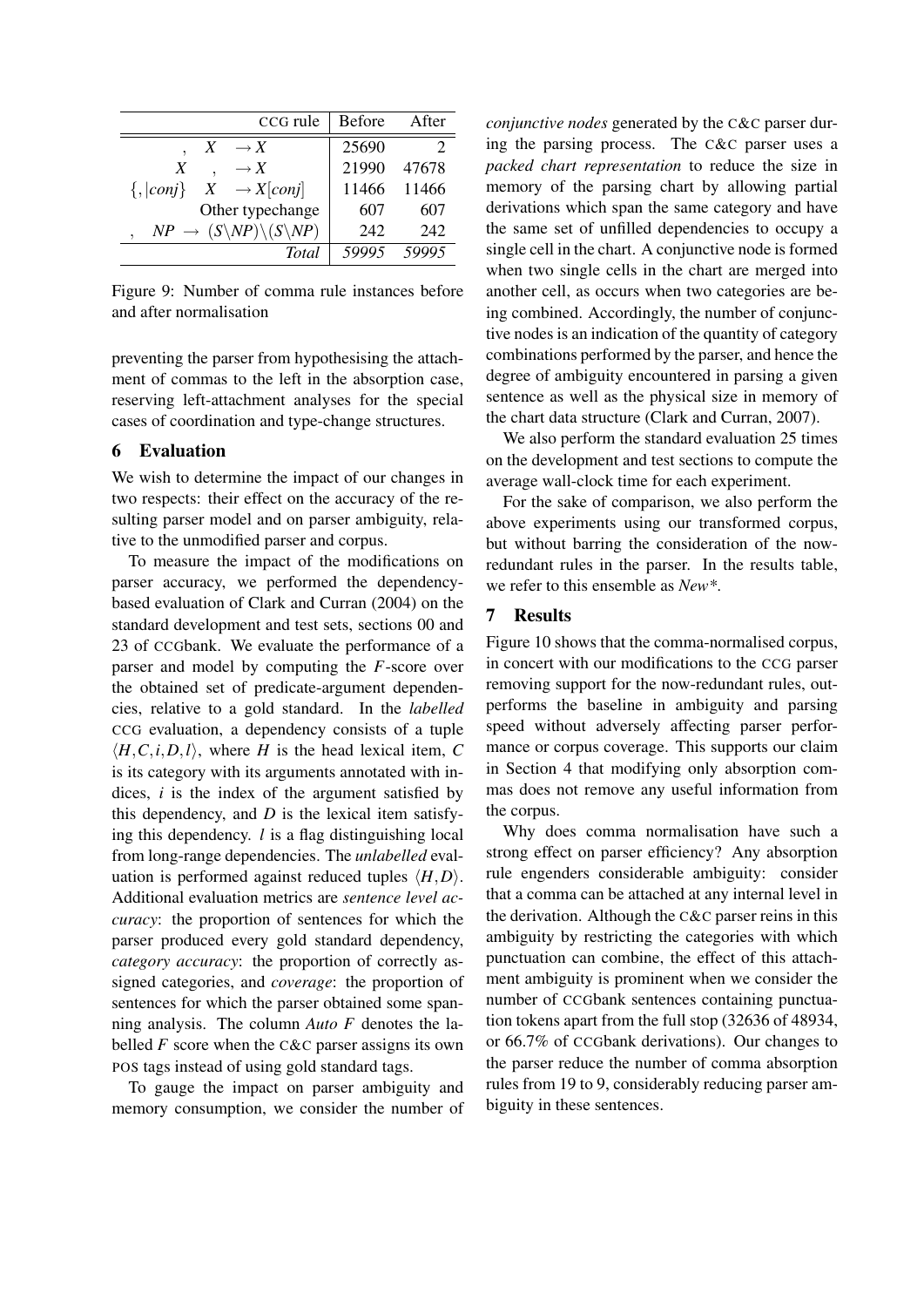|           |                                                                                       | Labelled         |                  | Auto | Sent. | Unlabelled                                                         |   | Cat. | Covg |                                                                                  |                 |
|-----------|---------------------------------------------------------------------------------------|------------------|------------------|------|-------|--------------------------------------------------------------------|---|------|------|----------------------------------------------------------------------------------|-----------------|
|           | Experiment                                                                            | $\boldsymbol{P}$ | $\boldsymbol{R}$ | F    | F     | acc.                                                               | P |      | F    | acc. $%$                                                                         | $\mathcal{O}_0$ |
| Dev. set: |                                                                                       |                  |                  |      |       |                                                                    |   |      |      | New   85.60 84.79 <b>85.19   83.39   31.65   92.40 91.52 91.96   93.08 99.11</b> |                 |
|           | Baseline   85.52 84.69 85.11   83.36   <b>31.93</b>   92.37 91.47 91.92   93.02 99.06 |                  |                  |      |       |                                                                    |   |      |      |                                                                                  |                 |
| Test set: |                                                                                       |                  |                  |      |       | New   86.17 85.48 <b>85.82   83.45   35.14   92.33 91.59 91.96</b> |   |      |      | 93.38 99.67                                                                      |                 |
|           | <i>Baseline</i>   86.03 85.37 85.70   83.24   34.70   92.28 91.57 91.93               |                  |                  |      |       |                                                                    |   |      |      | 93.27                                                                            | 99.63           |

|           |                 | Average      | Parsing rates |         | Avg.        | Avg.        |
|-----------|-----------------|--------------|---------------|---------|-------------|-------------|
|           | Experiment      | parsing time | sents/s       | words/s | conj. nodes | total nodes |
|           | New             | 89.49s       | 21.38         | 507.61  | 2472.77     | 5260.84     |
| Dev. set: | $New*$          | 109.97s      | 17.40         | 413.05  | 3446.41     | 7800.58     |
|           | <b>Baseline</b> | 112.73s      | 16.97         | 402.93  | 3349.94     | 7662.95     |
| Test set: | New             | 56.28s       | 42.78         | 984.05  | 2112.78     | 3653.83     |
|           | $New*$          | 88.30s       | 27.26         | 627.08  | 3087.54     | 6779.42     |
|           | <b>Baseline</b> | 89.32s       | 26.95         | 619.97  | 3010.34     | 6590.26     |

(a) Standard CCGbank evaluation on development and test sets

(b) Parsing time on development and test sets

Figure 10: The effects of comma normalisation on parser accuracy and speed

An unexpected result is that the new corpus trained on the old parser (experiment *New\**) results in *greater* ambiguity compared to the baseline. We determined that this is caused by our naïve choice of comma attachment level (as high as possible in the tree, the most general position). Our transformations have inadvertently added a small number of new rules to the corpus (with reference to Figure 8, this will occur when  $(X, \rightarrow X)$  is not attested in the corpus). On examination, in all of these newly added rules, the non-comma argument is the result of a *unary type-change* rule (such as  $NP \rightarrow S/(S\backslash NP)$ ). We note by way of future work that we can eliminate these added rules in this way: if attaching as high as possible (our current criterion) would yield such a new rule, then attach the comma at its child instead (before such a rule has been applied).

We have developed a comma-normalised corpus which explains the same data with fewer rules, while slightly improving the coverage, accuracy and parsing time of a parser trained on this improved corpus. The resulting version of CCGbank treats the ubiquitous comma consistently, a desirable attribute for any NLP task which uses this valuable resource.

#### 8 Conclusion

 $\equiv$ 

We believe that further improvements in parsing speed and memory consumption are possible by

changing the representation of comma structures in the corpus. As we observed in Section 7, when the now-redundant rules are not disabled, parser ambiguity actually slightly *exceeds* the baseline. Changing the comma attachment level criterion may further improve parser ambiguity and memory consumption by reducing the number of rules the transformation adds to the treebank.

Far from being second-class, the correct analysis and treatment of punctuation in corpora and parsers has practical ramifications. We would like to continue to explore punctuation-awareness in parsing in the vein of Djordjevic et al. (2007), but from the viewpoint of corpus design. Can we bring the benefits of Nunberg's text grammar to a regular treebank by superimposing text grammar constituents onto those of the usual lexical grammar?

We would also like to explore the cross-linguistic treatment of punctuation in treebanks to inform possible improvements to existing corpora and derive guidelines for the design of future corpora.

We have eliminated a source of systematic inconsistency in a wide-coverage CCG treebank and simplified the implementation of a CCG parser, obtaining considerable improvements in speed and memory usage without sacrificing parser accuracy, demonstrating the importance of principled, consistent annotation in corpus design.